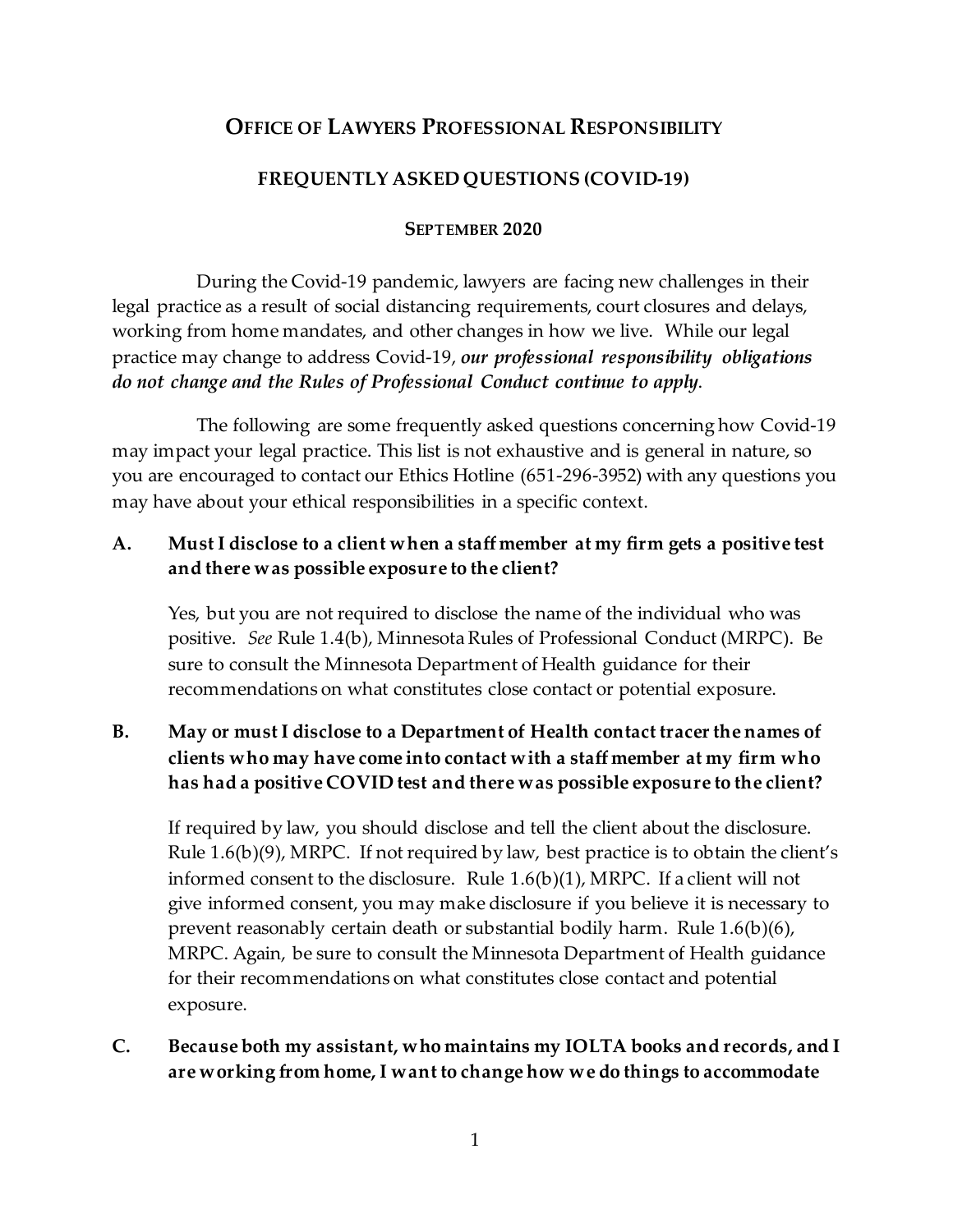# **our social distancing. Some of our changes do not follow the Rules, but they comply substantially. Is this okay, especially during these unique times?**

No. You should follow the rule as written. *See* Rule 1.15, MRPC, and Appendix 1. Close enough is not sufficient even in challenging times. For example, the rule requires IOLTA checks be personally signed by a lawyer. Quarantine may make this difficult if your assistant keeps the checkbook, but that is not a reason to fail to comply with a specific provision of the rule. You will have to modify your practices to safely conform to the situation. For example, you can have your assistant drop off the checkbook to you to manage in the interim. You can also see what options the bank will allow electronically, such as electronic checks for you to sign. Alternatively, you can have the bank send to you another set of checks; check numbers will be out of order, but you could always note the reason to reflect why.

**D. I represent clients with varying degrees of special needs. Social distancing is especially difficult when it comes to representation because of the unexpected extra costs that might be involved. For example, one client is hearing impaired, and struggles with video chat because it is difficult to read lips (lagging video feed). We have a virtual mediation scheduled but closed captioning is very expensive. What can I do?** 

The Minnesota Rules of Professional Conduct do not require attorneys to cover unexpected litigation expenses, assuming the attorney has not agreed to do so as part of the attorney's retention. You do have the responsibility to effectively communicate with your client, however, and seek available accommodations on their behalf if possible. Perhaps there are alternatives available? Is a postponement possible? Do other less expensive services or tools exist? Rule 1.4(b), MRPC, requires that we explain a matter to the extent reasonably necessary to permit the client to make informed decisions, and Rule  $1.4(a)(2)$ , MRPC, requires that we consult with the client as to the means available to meet the client's objectives.

**E. I'm really worried about my technology at home, and hear a lot of horror stories about zoom and other technology. Can I use Zoom and is my home network sufficient?**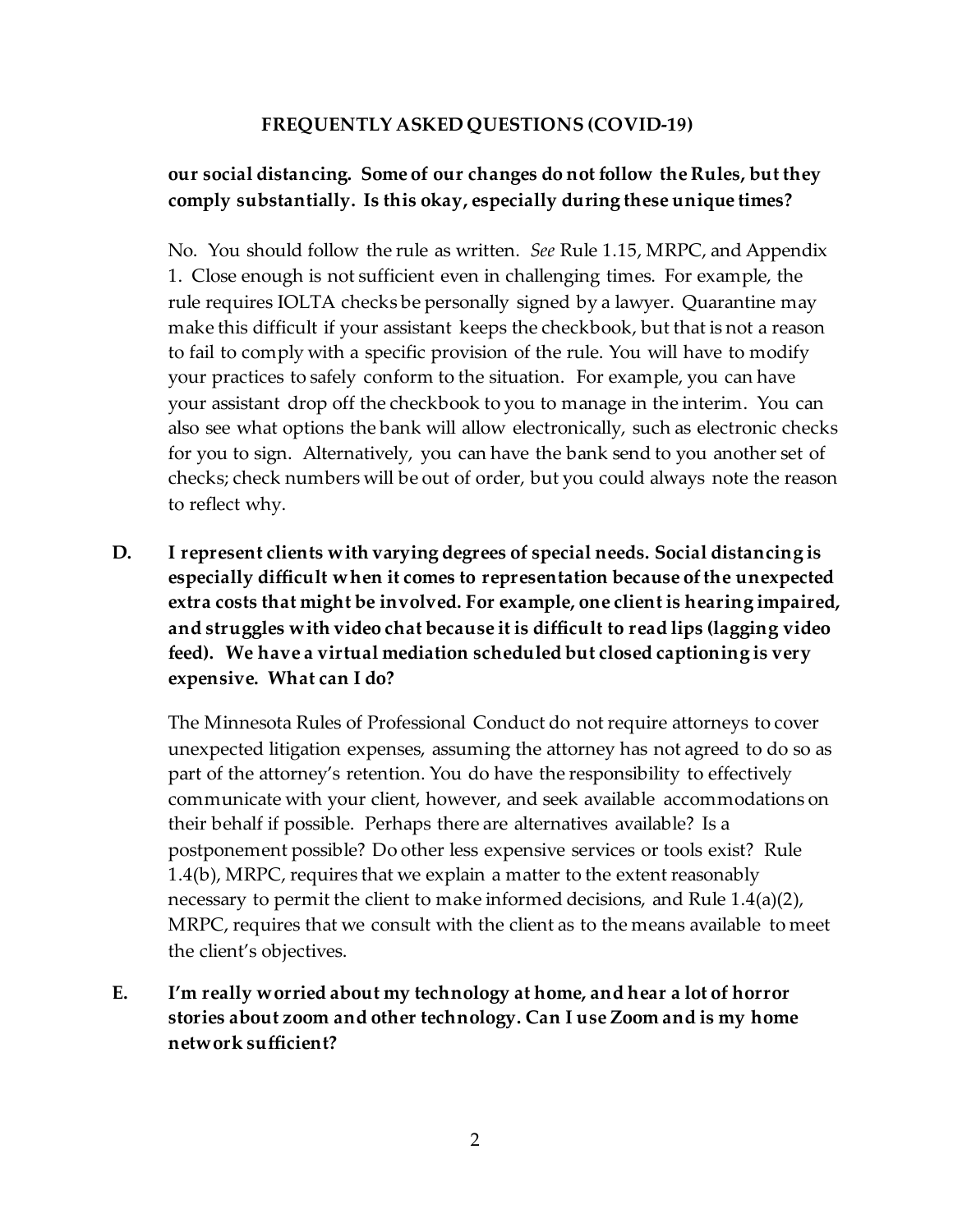Your duty of competence requires you to maintain the requisite knowledge and skill needed to practice, "including the benefits and risks associated with relevant technology." Rule 1.1, MRPC, comment [8]. Remote access to networks, video conferencing, electronic signatures and home network security now join email, Wi-Fi and cloud-based storage on the list of areas that you have an ethical duty to understand. All platforms have potential security issues, and compliance with this duty does not require systems to be infallible. But your ethical duty does require you to inform yourself about how to use the technology correctly and what vulnerabilities it may have as part of a continuous vetting process.

For example, you can ethically use Zoom for client calls provided you understand and follow the security recommendations (including password-protected meetings). Other issues you need to consider are whether your home network is secured by a password, and whether you are keeping your computer updated with security patches. Beware of fraud, cybercrime, and phishing attacks, which are on the rise. Make sure you talk to your staff about their home technology, make sure they are using a secure home network and make sure they are as vigilant at home as they are in the office about opening attachments or clicking on links from unknown sources. Remember also that what may constitute reasonable security today may change as technology changes and advances.

## **F. My partner is working from home and my children are distance learning from home, so the house is pretty crowded. What do I need to do to protect client confidentiality?**

Your duty of confidentiality requires you to protect client information. Rule 1.6(a), MRPC (a lawyer shall not knowingly reveal information relating to the representation of a client); *see also* LPRB Opinion 19. You should not discuss client confidential information around family members, and should make sure you have a space to work that allows you to protect client files from the eyes of others. You should discuss this with your staff as well, so they are following these same rules at their home.

Your clients are also probably around more people as well. Make sure you discuss with them that your conversations are confidential and to protect the attorney-client privilege, they should seek a private area to talk to you. Some additional things to keep in mind—make sure your calls cannot be overhead by others through open windows and doors. Make sure home electronic devices are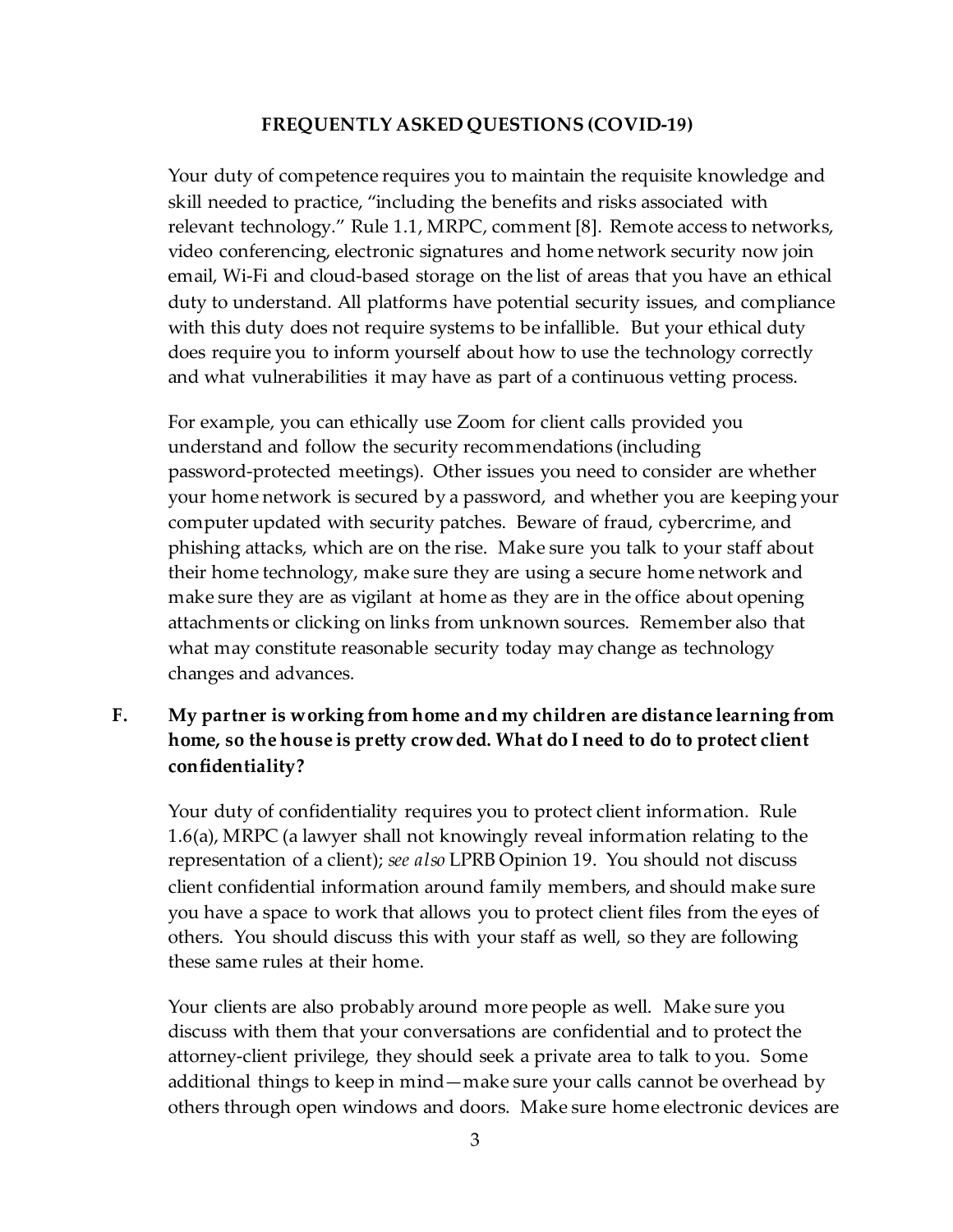not recording interactions. Make sure you and your staff are securely disposing of client information—shredding first, then recycling. Make sure if third-parties enter your home to provide service that you are protecting against disclosure, such as closing and securing files at the end of the day, and not leaving information out in ways that may be viewed by third parties.

# **G. My secretary and associate are both working from home, with occasional visits to the office to pick up files. I trust my staff but with less day-to-day contact I have less insight into what they are doing. Is that okay?**

You are required to take reasonable measures to ensure your staff's conduct complies with your professional responsibility obligations. *See* Rule 5.1, MRPC; Rule 5.3, MRPC. Neither rule (regarding lawyer subordinates and non-lawyer subordinates) requires you to review everything your staff does every day, but both rules require you to have procedures in place to ensure the work they do is consistent with your ethical obligations. To do this, you should understand your staffs' work environments, and ensure they are doing what you are doing to protect client confidences and are otherwise following the oversight procedures you have in place in the office as modified for the new work from home environment. The most important thing you can do is have a conversation on this topic; do not assume everything is fine.

For example, conflict checks still need to be run and documented in the firm's conflicts software, including prospective clients. Staff should not be signing your name to documents, unless you have specifically authorized the signature and they note they are signing for you with permission. Do you have good calendaring systems so that deadlines are noted with enough time to be met working remotely? Are files being accurately maintained with so much happening remotely? While we originally thought this period of time might be brief, there is no doubt that many will continue to work fully or partially remotely for some time to come. Many non-lawyer staff are working remotely for the first time. Remote working agreements that detail the ethical obligations (primarily around technology use and confidentiality) are a good way to assist in meeting your ethical obligation of supervision.

## **H. What are unique features of my duty of communication when practicing remotely?**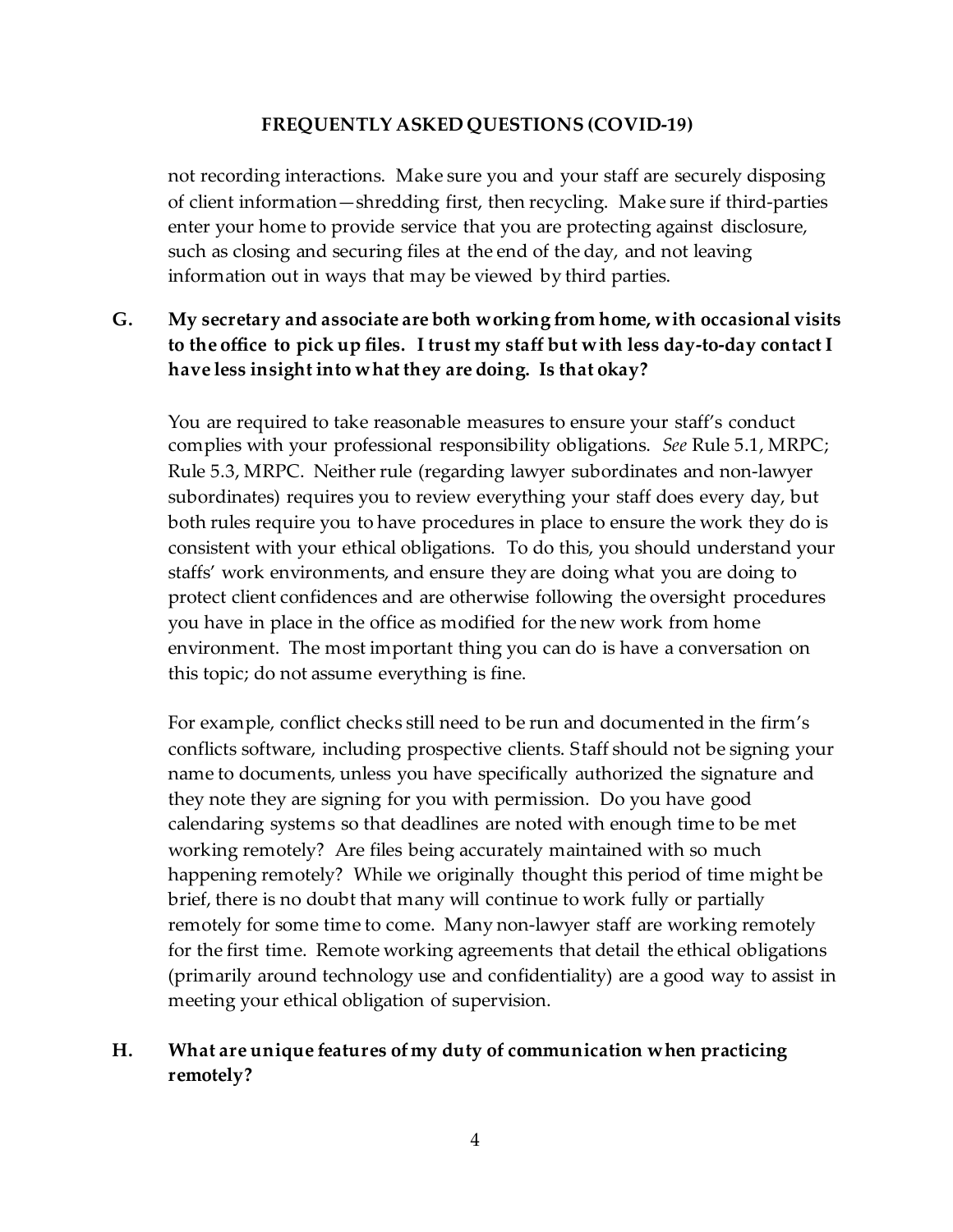You are required to communicate reasonably and adequately with your client and the pandemic does not change this requirement. Now that you and perhaps your client are working remotely, be sure you know how to get hold of your client and your client knows how to best get hold of you. Keep clients up-to-date on changes to the status of their cases as courts close and re-open. If you do not know what will happen or when it will happen, tell your client that. Update your outward-facing materials to facilitate easy contact with you. Ensure someone is staying on top of mail and promptly getting it to remote workers. Explain to clients as necessary how COVID-19 will affect the matter you are handling. Find out to whom you can speak if your client is incapacitated and you need case direction. Know who you can contact as a secondary source in case you are unable to contact your client. Be sure that your client knows who will contact them and whom they should contact if you become incapacitated.

### **I. What are unique features of my duty of diligence when practicing remotely**?

Your duty of diligence requires you to act with reasonable diligence and promptness in representing a client. Comment [1] to this rule requires us to pursue a matter despite "opposition, obstruction, or personal inconvenience to the lawyer." You need to stay on top of your calendar, and pay particular attention (as always) to statutes of limitations and scheduling deadlines. Because actions may take longer to accomplish remotely, you must anticipate such challenges, such as figuring out how you will perform previously routine tasks such as e-filing or gathering affidavits or declarations. Your particular health circumstances may raise an issue of whether you can diligently continue representation. Courts and opposing parties may work with your particular circumstances, or they may not. So have a backup plan for the representation if you have to self-isolate or become ill and critical deadlines are approaching. It starts with identifying one or two people who agree to help temporarily if something happens to you, and keeping your files in good enough shape that someone can review them and understand the current status and next steps.

## **J. I have underlying health concerns and I need to limit my contact with others. Can I be required to go to court or meet with clients?**

This question invokes important issues regarding the obligations of other (such as the courts or employers) to make accommodations which are beyond the scope of the ethics rules. From the perspective of the ethics rules, if you have a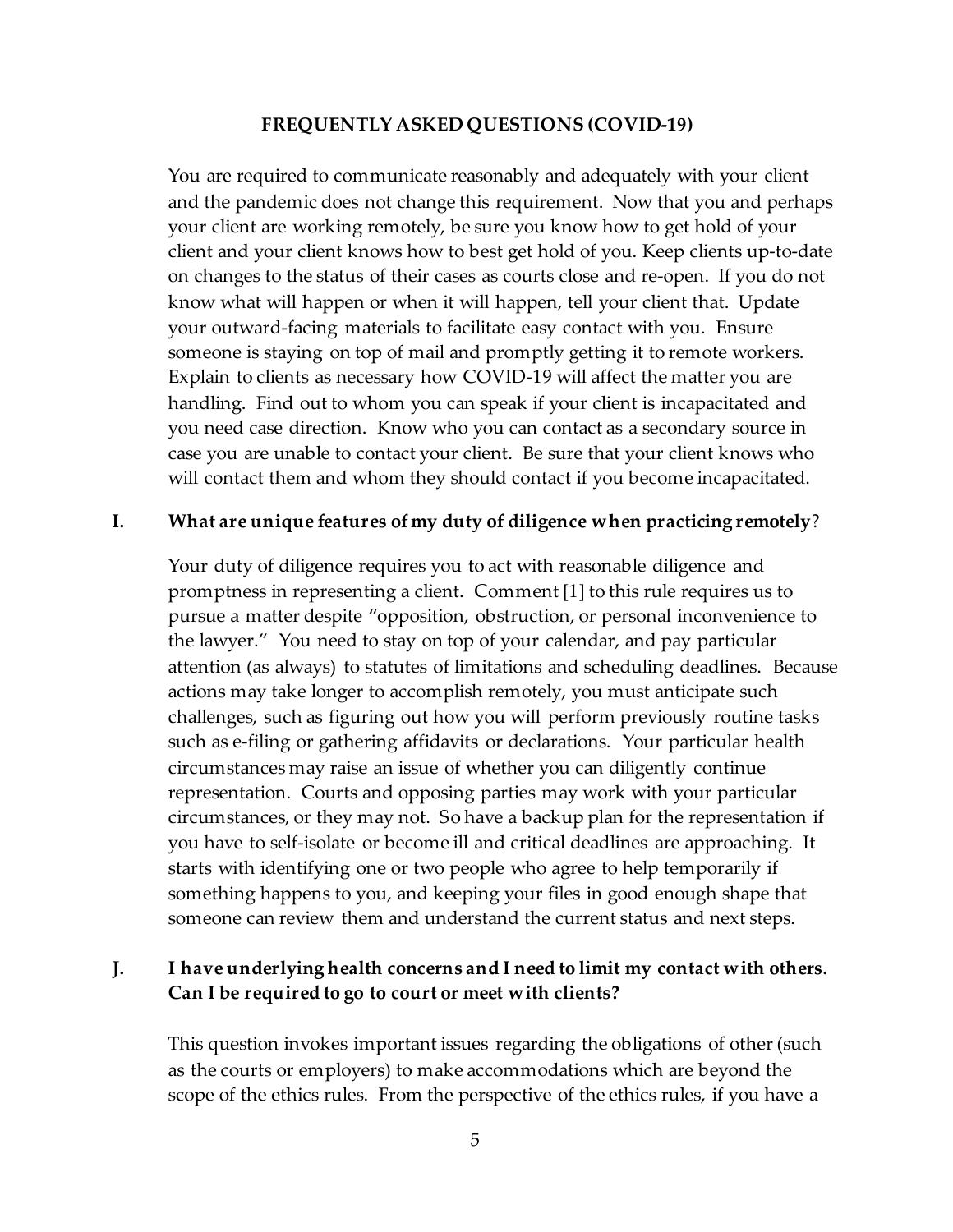physical or mental condition that impairs your ability to represent a client, then the rules require you to withdraw. *See* Rule 1.16(a)(2), MRPC. You also have a duty to discuss with your client's material information relating to their matter, including any potential limitations your personal decisions may have so they can make informed decisions regarding the representation. Hopefully accommodations are available that allow for continued representation but the ethics rules require that the requirements of the representation take precedent. Remember also that you may have to comply with Rule 1.16(c), MRPC, regarding permission of the tribunal to withdraw if applicable, and still must take steps as reasonably practicable to protect the client's interest. Rule 1.16(d), MRPC.

## **K. Remote hearings and the inability to speak in person with my client for a variety of reasons is really impacting my ability to effectively communicate and advise my client. What can I do?**

This is perhaps the most challenging issue we face during these times. Our ability to communicate effectively with our clients is fundamental to our ethics obligation, and requires us to consult with our client to understand their objectives, to keep the client reasonably informed about the status of the matter, to promptly reply to requests for information, to consult with the client about limitations on the lawyer's conduct if the client wants us to do things we ethically cannot, and to explain matters to the extent reasonably necessary to permit the client to make informed decisions. *See* Rule 1.4, MRPC. To effectively discharge this obligation in changing circumstances requires us to keep the specifics of the communication obligation in mind—listed above—and think creatively about how we can effectively meet that obligation. If you cannot do the above, you should be discussing with your client available options, such as the need to create a record, to continue matters until limitations can be addressed, if possible, or to seek such other relief as may be available depending on the client's objectives for the representation. The best advice we can give is to stay focused on what the rule specifically requires in terms of communication.

#### **L. What if I take ill?**

Before that happens, have in place a succession plan that addresses who will close or temporarily manage your practice if you become incapacitated, disabled or die. This means having someone available who can review files, notify each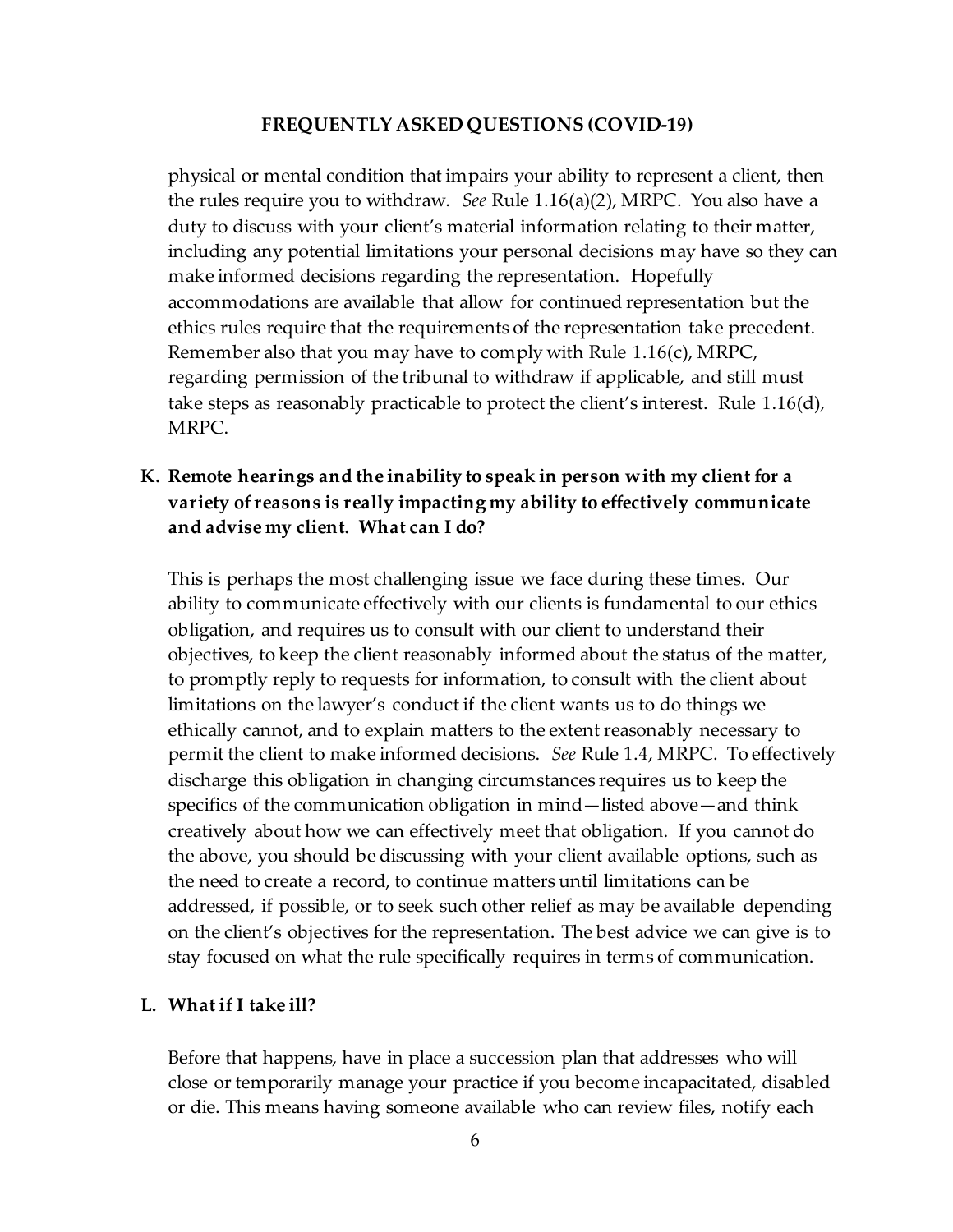client that the lawyer is no longer (or temporarily is not) engaged in the practice of law, and determining whether immediate action to protect the client's interests is needed. Do you know who will do this for you if something happens? Have you talked to them about how you keep and store client information so they can do this task? All lawyers have an ethical obligation to have a plan if something happens. This is always true but is especially true in these times.

# **M. I'm a solo practitioner and I know I need to have a plan but don't. Worst case scenario, is there someone my family or friends can contact to help them if something happens to me?**

Please have a plan but if you do not, family members or friends or your staff can contact our ethics hotline (651-296-3952) and we can walk them through the things that need to happen if you become incapacitated or die.

## **N. I am sheltering in place in another jurisdiction but my law license is in Minnesota, will I be viewed as engaging in the unauthorized practice of law?**

If you are sheltering in place in another jurisdiction or are otherwise sitting in another jurisdiction, even briefly, when engaging in your practice, that state may view you as practicing in that jurisdiction. This is true even if you are representing a Minnesota client in a Minnesota matter involving only Minnesota parties and Minnesota property. If you are not licensed there, you may run afoul of that jurisdiction's laws or rules against the unauthorized practice of law. If you are in another state, you should contact that state's lawyer discipline agency for guidance about any potential UPL (unauthorized practice of law) issues. If you are not licensed to practice in Minnesota but are sheltering in place here and performing only work relating to your practice in the jurisdiction in which you are licensed, you will not violate Minnesota's unauthorized practice rules. *See* Rule 5.5(d), MRPC. Note, you must provide a notice to clients that you are not licensed to practice in Minnesota.

**O. What can I do about the incivility and lack of professional courtesies I am seeing? The stress is really getting to some people, but I also see a lot of people who just have no empathy for others who might be struggling, such as denying reasonable requests for extensions of time. Don't lawyers have an ethical duty to treat others better than this?**